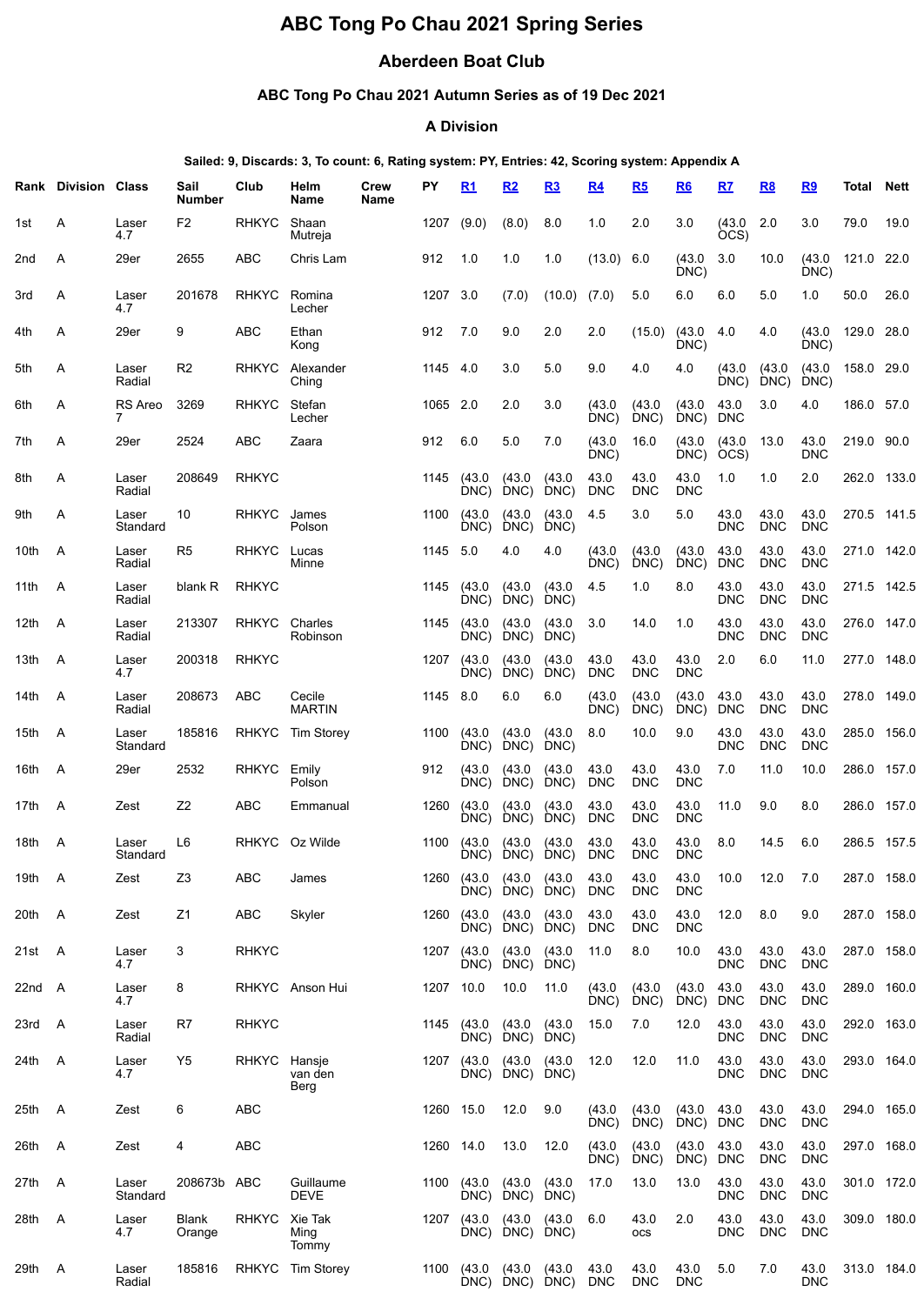|        | Rank Division Class |                    | Sail<br><b>Number</b> | Club         | Helm<br>Name             | Crew<br><b>Name</b>     | PY        | R <sub>1</sub> | R <sub>2</sub> | R3             | <u>R4</u>          | R5                 | R <sub>6</sub>     | R7                 | R8                 | <u>R9</u>          | Total       | Nett |
|--------|---------------------|--------------------|-----------------------|--------------|--------------------------|-------------------------|-----------|----------------|----------------|----------------|--------------------|--------------------|--------------------|--------------------|--------------------|--------------------|-------------|------|
| 30th   | A                   | Laser<br>Standard  | 211707                | <b>RHKYC</b> | David<br>Salembier       |                         | 1100      | (43.0)<br>DNC) | (43.0)<br>DNC) | (43.0)<br>DNC) | 10.0               | 43.0<br><b>DNC</b> | 7.0                | 43.0<br><b>DNC</b> | 43.0<br><b>DNC</b> | 43.0<br><b>DNC</b> | 318.0 189.0 |      |
| 31st A |                     | Laser<br>4.7       | 83                    | <b>RHKYC</b> | Xavier<br>Wilde          |                         | 1207      | (43.0)<br>DNC) | (43.0)<br>DNC) | (43.0)<br>DNC) | 43.0<br><b>DNC</b> | 43.0<br><b>DNC</b> | 43.0<br><b>DNC</b> | 43.0<br><b>DNF</b> | 14.5               | 5.0                | 320.5 191.5 |      |
| 32nd A |                     | Laser<br>4.7       | 4.7<br>blank          | <b>RHKYC</b> |                          |                         | 1207      | (43.0)<br>DNC) | (43.0)<br>DNC) | (43.0)<br>DNC) | 14.0               | 9.0                | 43.0<br><b>DNC</b> | 43.0<br><b>DNC</b> | 43.0<br><b>DNC</b> | 43.0<br><b>DNC</b> | 324.0 195.0 |      |
| 33rd   | - A                 | Laser<br>2000      | 22597                 | <b>ABC</b>   | Guillaume<br><b>DEVE</b> | Hortense<br><b>DEVE</b> | 1112      | 12.0           | 11.0           | (43.0)<br>ÒCS) | (43.0)<br>DNC)     | (43.0)<br>DNC)     | 43.0<br><b>DNC</b> | 43.0<br><b>DNC</b> | 43.0<br><b>DNC</b> | 43.0<br><b>DNC</b> | 324.0 195.0 |      |
| 34th   | A                   | Laser<br>Radial    | 210298                | <b>RHKYC</b> |                          |                         | 1145      | (43.0)<br>DNC  | (43.0)<br>DNC) | (43.0)<br>DNC) | 18.0               | 11.0               | 43.0<br><b>DNC</b> | 43.0<br><b>DNC</b> | 43.0<br><b>DNC</b> | 43.0<br><b>DNC</b> | 330.0 201.0 |      |
| 35th A |                     | Open<br><b>Bic</b> | 8609                  |              | RHKYC Kai Storey         |                         | 1454      | (43.0)<br>DNC) | (43.0)<br>DNC) | (43.0)<br>DNC) | 43.0<br><b>DNC</b> | 43.0<br><b>DNC</b> | 43.0<br><b>DNC</b> | 9.0                | 43.0<br><b>DNC</b> | 43.0<br><b>DNC</b> | 353.0 224.0 |      |
| 36th   | - A                 | Laser<br>Radial    | 210048                | <b>ABC</b>   |                          |                         | 1145      | 11.0           | (43.0)<br>DNC) | (43.0)<br>DNC) | (43.0)<br>DNC)     | 43.0<br><b>DNC</b> | 43.0<br><b>DNC</b> | 43.0<br><b>DNC</b> | 43.0<br><b>DNC</b> | 43.0<br><b>DNC</b> | 355.0 226.0 |      |
| 37th A |                     | Zest               | Z <sub>6</sub>        | <b>ABC</b>   | <b>Bernice</b>           |                         | 1260      | (43.0)<br>DNC) | (43.0)<br>DNC) | (43.0)<br>DNC) | 43.0<br><b>DNC</b> | 43.0<br><b>DNC</b> | 43.0<br><b>DNC</b> | 13.0               | 43.0<br><b>DNC</b> | 43.0<br><b>DNC</b> | 357.0 228.0 |      |
| 38th   | - A                 | Zest               | 5                     | <b>ABC</b>   |                          |                         | 1260 13.0 |                | (43.0)<br>DNC) | (43.0)<br>DNC) | (43.0)<br>DNC)     | 43.0<br><b>DNC</b> | 43.0<br><b>DNC</b> | 43.0<br><b>DNC</b> | 43.0<br><b>DNC</b> | 43.0<br><b>DNC</b> | 357.0 228.0 |      |
| 39th   | <b>A</b>            | Laser<br>Radial    | 208673c ABC           |              | Hortense<br><b>DEVE</b>  |                         | 1145      | (43.0)<br>DNC) | (43.0)<br>DNC) | (43.0)<br>DNC) | 16.0               | 43.0<br><b>DNC</b> | 43.0<br><b>DNC</b> | 43.0<br><b>DNC</b> | 43.0<br><b>DNC</b> | 43.0<br><b>DNC</b> | 360.0 231.0 |      |
| 40th   | A                   | Laser<br>2000      | 22553                 | <b>ABC</b>   | Joseph<br>Law            | Anthony<br>Law          | 1112      | (43.0)<br>DNC) | (43.0)<br>DNC) | (43.0)<br>DNC) | 43.0<br><b>DNC</b> | 43.0<br><b>DNC</b> | 43.0<br><b>DNC</b> | 43.0<br><b>DNC</b> | 43.0<br><b>DNC</b> | 43.0<br><b>DNC</b> | 387.0 258.0 |      |
| 40th   | A                   | Laser<br>2000      |                       | <b>ABC</b>   | Sjoerd<br>Hoekstra       |                         | 1112      | (43.0)<br>DNC) | (43.0)<br>DNC) | (43.0)<br>DNC) | 43.0<br><b>DNC</b> | 43.0<br><b>DNC</b> | 43.0<br><b>DNC</b> | 43.0<br><b>DNC</b> | 43.0<br><b>DNC</b> | 43.0<br><b>DNC</b> | 387.0 258.0 |      |
| 40th   | A                   | Laser<br>4.7       |                       | <b>RHKYC</b> | Finn<br>stevenson        |                         | 1207      | (43.0)<br>DNC) | (43.0)<br>DNC) | (43.0)<br>DNC) | 43.0<br><b>DNC</b> | 43.0<br><b>DNC</b> | 43.0<br><b>DNC</b> | 43.0<br><b>DNC</b> | 43.0<br><b>DNC</b> | 43.0<br><b>DNC</b> | 387.0 258.0 |      |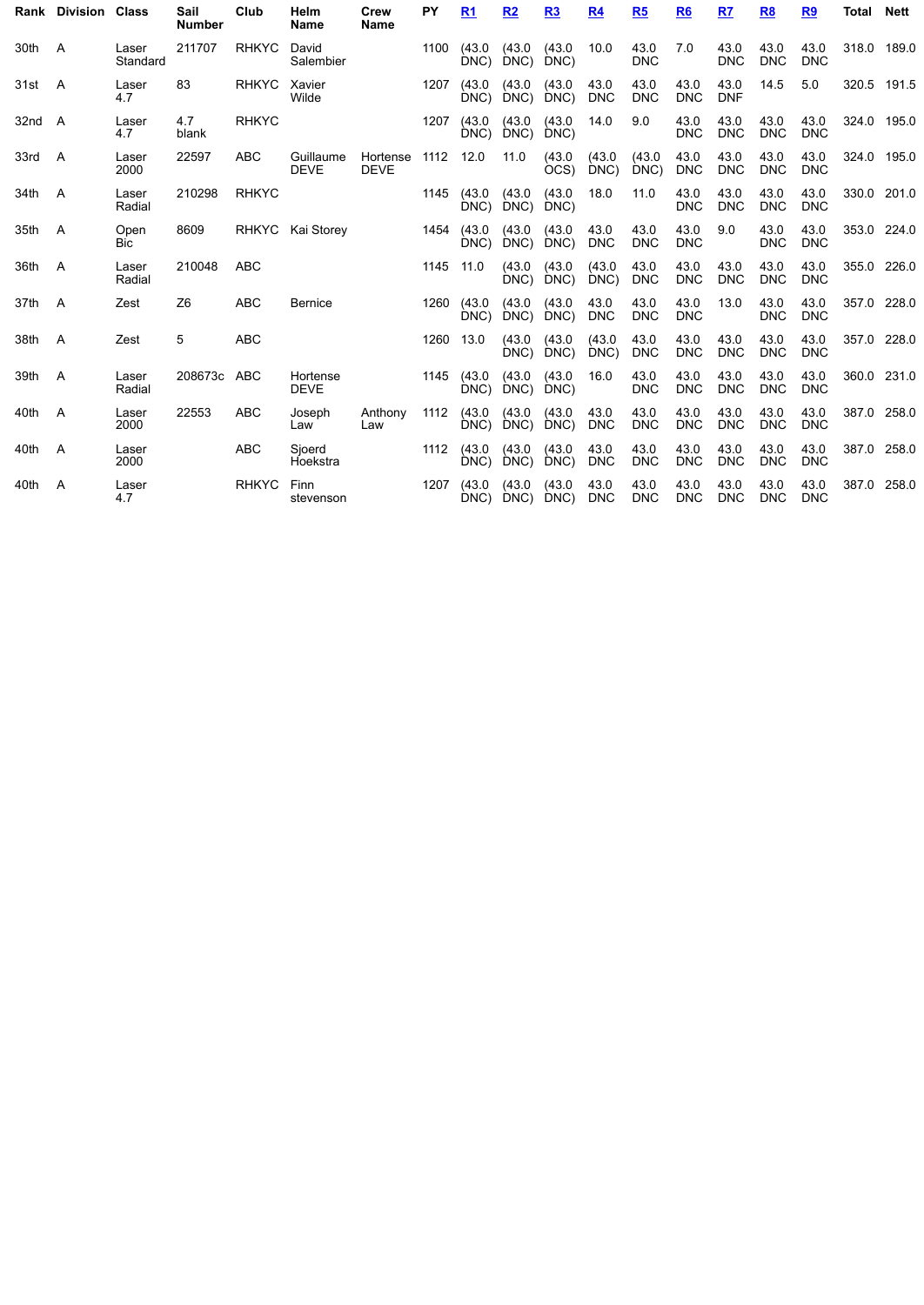### **OP Division**

| Sailed: 8, Discards: 3, To count: 5, Entries: 36, Scoring system: Appendix A |  |  |  |  |
|------------------------------------------------------------------------------|--|--|--|--|
|------------------------------------------------------------------------------|--|--|--|--|

|      | <b>Rank Division Class</b> |                | Sail<br>Number    | Club         | <b>Helm Name</b>          | Crew<br>Name | PY. | R <sub>1</sub> | R2             | R3             | R4                 | R5                 | R6                 | R7                 | R8                 | Total       | Nett        |
|------|----------------------------|----------------|-------------------|--------------|---------------------------|--------------|-----|----------------|----------------|----------------|--------------------|--------------------|--------------------|--------------------|--------------------|-------------|-------------|
| 1st  | <b>OP</b>                  | Optimist       | HKG<br>248        | <b>RHKYC</b> | Emily<br>Polson           |              |     | 2.0            | 1.0            | 2.0            | 1.0                | (15.0)             | 4.0                | (37.0)<br>DNC)     | (37.0)<br>DNC)     | 99.0        | 10.0        |
| 2nd  | OP                         | Optimist       | <b>HKG</b><br>242 | <b>RHKYC</b> | Louis<br>Polson           |              |     | 1.0            | 2.5            | 5.0            | (14.0)             | (13.0)             | (37.0)<br>DNC)     | 5.0                | 4.0                | 81.5        | 17.5        |
| 3rd  | OP                         | Optimist HKG   | 518               | ABC          | Chloe Kong                |              |     | 4.0            | 4.0            | 4.0            | (13.0)             | 8.0                | 8.0                | (37.0)<br>DNC)     | (37.0)<br>DNC)     | 115.0       | 28.0        |
| 4th  | OP                         |                | Optimist HKG227   | <b>RHKYC</b> | Sveva<br>Amadei           |              |     | 6.0            | 5.0            | 3.0            | 8.0                | 14.0               | (15.0)             | (37.0)<br>DNC)     | (37.0)<br>DNC)     | 125.0       | 36.0        |
| 5th  | OP                         | Optimist HKG   | 255               | <b>RHKYC</b> | Jai Mutre                 |              |     | (37.0)<br>DNC) | (37.0)<br>DNC) | (37.0)<br>DNC) | 37.0<br><b>DNC</b> | 11.0               | 2.0                | 2.0                | 2.0                | 165.0 54.0  |             |
| 6th  | OP                         |                | Optimist HKG253   | <b>RHKYC</b> | ZIHAN<br><b>HELEN LIU</b> |              |     | (37.0)<br>DNC) | (37.0)<br>DNC) | (37.0)<br>DNC) | 37.0<br><b>DNC</b> | 16.0               | 1.0                | 3.0                | 1.0                | 169.0 58.0  |             |
| 7th  | OP                         | Optimist 225   |                   | <b>RHKYC</b> | Penelope<br>Wilde         |              |     | (37.0)<br>DNC) | (37.0)<br>DNC) | (37.0)<br>DNC) | 23.0               | 19.0               | 19.0               | 4.0                | 7.0                | 183.0 72.0  |             |
| 8th  | OP                         |                | Optimist HKG252   | <b>RHKYC</b> | Ziyan<br>Huang            |              |     | (37.0)<br>DNC) | (37.0)<br>DNC) | (37.0)<br>DNC) | 5.0                | 1.0                | 3.0                | 37.0<br><b>DNC</b> | 37.0<br><b>DNC</b> | 194.0       | 83.0        |
| 9th  | OP                         | Optimist 228   |                   | <b>RHKYC</b> | Ally Yam                  |              |     | (37.0)<br>DNC) | (37.0)<br>DNC) | (37.0)<br>DNC) | 6.0                | 3.0                | 5.0                | 37.0<br><b>DNC</b> | 37.0<br><b>DNC</b> | 199.0       | 88.0        |
| 10th | OP                         | Optimist HKG   | 556               | ABC          | James                     |              |     | 3.0            | 6.0            | 6.0            | (37.0<br>DNC)      | (37.0)<br>DNC)     | (37.0<br>DNC)      | 37.0<br><b>DNC</b> | 37.0<br><b>DNC</b> | 200.0       | 89.0        |
| 11th | OP                         |                | Optimist HKG259   | <b>RHKYC</b> | Zixi Huang                |              |     | (37.0)<br>DNC) | (37.0)<br>DNC) | (37.0)<br>DNC) | 4.0                | 4.0                | 7.0                | 37.0<br><b>DNC</b> | 37.0<br><b>DNC</b> | 200.0       | 89.0        |
| 12th | <b>OP</b>                  |                | Optimist HKG212   | <b>RHKYC</b> | Tongan ZHU                |              |     | (37.0)<br>DNC) | (37.0)<br>DNC) | (37.0)<br>DNC) | 11.0               | 2.0                | 6.0                | 37.0<br><b>DNC</b> | 37.0<br><b>DNC</b> | 204.0       | 93.0        |
| 13th | <b>OP</b>                  | Optimist HKG   | 553               | ABC          | William                   |              |     | 5.0            | 7.0            | 7.0            | (37.0)<br>DNC)     | (37.0)<br>DNC)     | (37.0)<br>DNC)     | 37.0<br><b>DNC</b> | 37.0<br><b>DNC</b> | 204.0       | 93.0        |
| 14th | OP                         | Optimist 301   |                   | <b>HHYC</b>  | Vianney<br>Lacouture      |              |     | (37.0)<br>DNC) | (37.0)<br>DNC) | (37.0)<br>DNC) | 3.0                | 10.0               | 12.0               | 37.0<br><b>DNC</b> | 37.0<br><b>DNC</b> | 210.0       | 99.0        |
| 15th | OP                         | Optimist 308   |                   | <b>HHYC</b>  | Jonathan<br>Zapper        |              |     | (37.0)<br>DNC) | (37.0)<br>DNC) | (37.0)<br>DNC) | 10.0               | 7.0                | 9.0                | 37.0<br><b>DNC</b> | 37.0<br><b>DNC</b> | 211.0       | 100.0       |
| 16th | OP                         | Optimist 505   |                   | ABC          | Vernon                    |              |     | (37.0)<br>DNC) | (37.0)<br>DNC) | (37.0)<br>DNC) | 12.0               | 6.0                | 10.0               | 37.0<br><b>DNC</b> | 37.0<br><b>DNC</b> | 213.0       | 102.0       |
| 17th | OP                         | Optimist 30055 |                   | <b>HHYC</b>  | Mathieu<br>Tancook        |              |     | (37.0)<br>DNC) | (37.0)<br>DNC) | (37.0)<br>DNC) | 9.0                | 9.0                | 14.0               | 37.0<br><b>DNC</b> | 37.0<br><b>DNC</b> | 217.0       | 106.0       |
| 18th | <b>OP</b>                  | Optimist 310   |                   | HHYC         | Isvo                      |              |     | (37.0<br>DNC)  | (37.0)<br>DNC) | (37.0)<br>DNC) | 7.0                | 12.0               | 16.0               | 37.0<br><b>DNC</b> | 37.0<br><b>DNC</b> | 220.0       | 109.0       |
| 19th | OP                         | Optimist 304   |                   | <b>HHYC</b>  | Chantal<br>Erickson       |              |     | (37.0)<br>DNC) | (37.0)<br>DNC) | (37.0)<br>DNC) | 16.0               | 5.0                | 17.0               | 37.0<br><b>DNC</b> | 37.0<br><b>DNC</b> |             | 223.0 112.0 |
| 20th | <b>OP</b>                  | Optimist HKG   | 238               | <b>RHKYC</b> |                           |              |     | (37.0)<br>DNC) | 2.5            | 1.0            | (37.0)<br>DNC)     | (37.0)<br>DNC)     | 37.0<br>DNC        | 37.0<br><b>DNC</b> | 37.0<br><b>DNC</b> | 225.5 114.5 |             |
| 21st | <b>OP</b>                  | Optimist 251   |                   | <b>RHKYC</b> | Sienne Thiry              |              |     | (37.0)<br>DNC) | (37.0)<br>DNC) | (37.0)<br>DNC) | 37.0<br><b>DNC</b> | 37.0<br><b>DNC</b> | 37.0<br><b>DNC</b> | 1.0                | 3.0                | 226.0 115.0 |             |
| 22nd | OP                         | Optimist 204   |                   |              | RHKYC Caleb Pang          |              |     | (37.0)<br>DNC) | (37.0)<br>DNC) | (37.0)<br>DNC) | 37.0<br><b>DNC</b> | 37.0<br><b>DNC</b> | 37.0<br><b>DNC</b> | 8.0                | 5.0                | 235.0 124.0 |             |
| 23rd | <b>OP</b>                  | Optimist 3890  |                   |              | RHKYC Xinran Liu          |              |     | (37.0)<br>DNC) | (37.0)<br>DNC) | (37.0)<br>DNC) | 37.0<br><b>DNC</b> | 37.0<br><b>DNC</b> | 37.0<br><b>DNC</b> | 7.0                | 6.0                | 235.0 124.0 |             |
| 24th | <b>OP</b>                  | Optimist 504   |                   | ABC          | Nicholas                  |              |     | (37.0)<br>DNC) | (37.0)<br>DNC) | (37.0)<br>DNC) | 2.0                | 37.0<br><b>DNC</b> | 13.0               | 37.0<br><b>DNC</b> | 37.0<br><b>DNC</b> | 237.0 126.0 |             |
| 25th | <b>OP</b>                  | Optimist 1198  |                   | <b>RHKYC</b> | Jessica Liu               |              |     | (37.0)<br>DNC) | (37.0)<br>DNC) | (37.0)<br>DNC) | 37.0<br><b>DNC</b> | 37.0<br><b>DNC</b> | 37.0<br><b>DNC</b> | 9.0                | 8.0                | 239.0 128.0 |             |
| 26th | <b>OP</b>                  | Optimist 240   |                   | <b>RHKYC</b> | Marcus Li                 |              |     | (37.0)<br>DNC) | (37.0)<br>DNC) | (37.0)<br>DNC) | 22.0               | 18.0               | 18.0               | 37.0<br><b>DNC</b> | 37.0<br><b>DNC</b> | 243.0 132.0 |             |
| 27th | <b>OP</b>                  | Optimist 559   |                   | ABC          | Toby                      |              |     | (37.0)<br>DNC) | (37.0)<br>DNC) | (37.0)<br>DNC) | 21.0               | 20.0               | 20.0               | 37.0<br><b>DNC</b> | 37.0<br><b>DNC</b> |             | 246.0 135.0 |
| 28th | <b>OP</b>                  |                | Optimist HKG254   | <b>RHKYC</b> | Wong Hin<br>Yu Jorge      |              |     | (37.0)<br>DNC) | (37.0)<br>DNC) | (37.0)<br>DNC) | 15.0               | 37.0<br><b>DNC</b> | 11.0               | 37.0<br><b>DNC</b> | 37.0<br><b>DNC</b> | 248.0 137.0 |             |
| 29th | <b>OP</b>                  | Optimist 1003  |                   | <b>RHKYC</b> | Timothee<br>Frances       |              |     | (37.0)<br>DNC) | (37.0)<br>DNC) | (37.0)<br>DNC) | 25.0               | 21.0               | 21.0               | 37.0<br><b>DNC</b> | 37.0<br><b>DNC</b> | 252.0 141.0 |             |
| 30th | <b>OP</b>                  | Optimist 260   |                   |              | RHKYC Audrey Liu          |              |     | (37.0)<br>DNC) | (37.0)<br>DNC) | (37.0)<br>DNC) | 24.0               | 24.0               | 22.0               | 37.0<br><b>DNC</b> | 37.0<br><b>DNC</b> | 255.0 144.0 |             |
| 31st | OP                         | Optimist 527   |                   | ABC          | Emmanuel                  |              |     | (37.0)<br>DNC) | (37.0)<br>DNC) | (37.0)<br>DNC) | 18.0               | 17.0               | 37.0<br>DNC        | 37.0<br><b>DNC</b> | 37.0<br><b>DNC</b> |             | 257.0 146.0 |
| 32nd | OP O                       | Optimist 236   |                   | <b>RHKYC</b> | Jessica Liu               |              |     | (37.0)<br>DNC) | (37.0)<br>DNC) | (37.0)<br>DNC) | 26.0               | 23.0               | 23.0               | 37.0<br><b>DNC</b> | 37.0<br><b>DNC</b> |             | 257.0 146.0 |